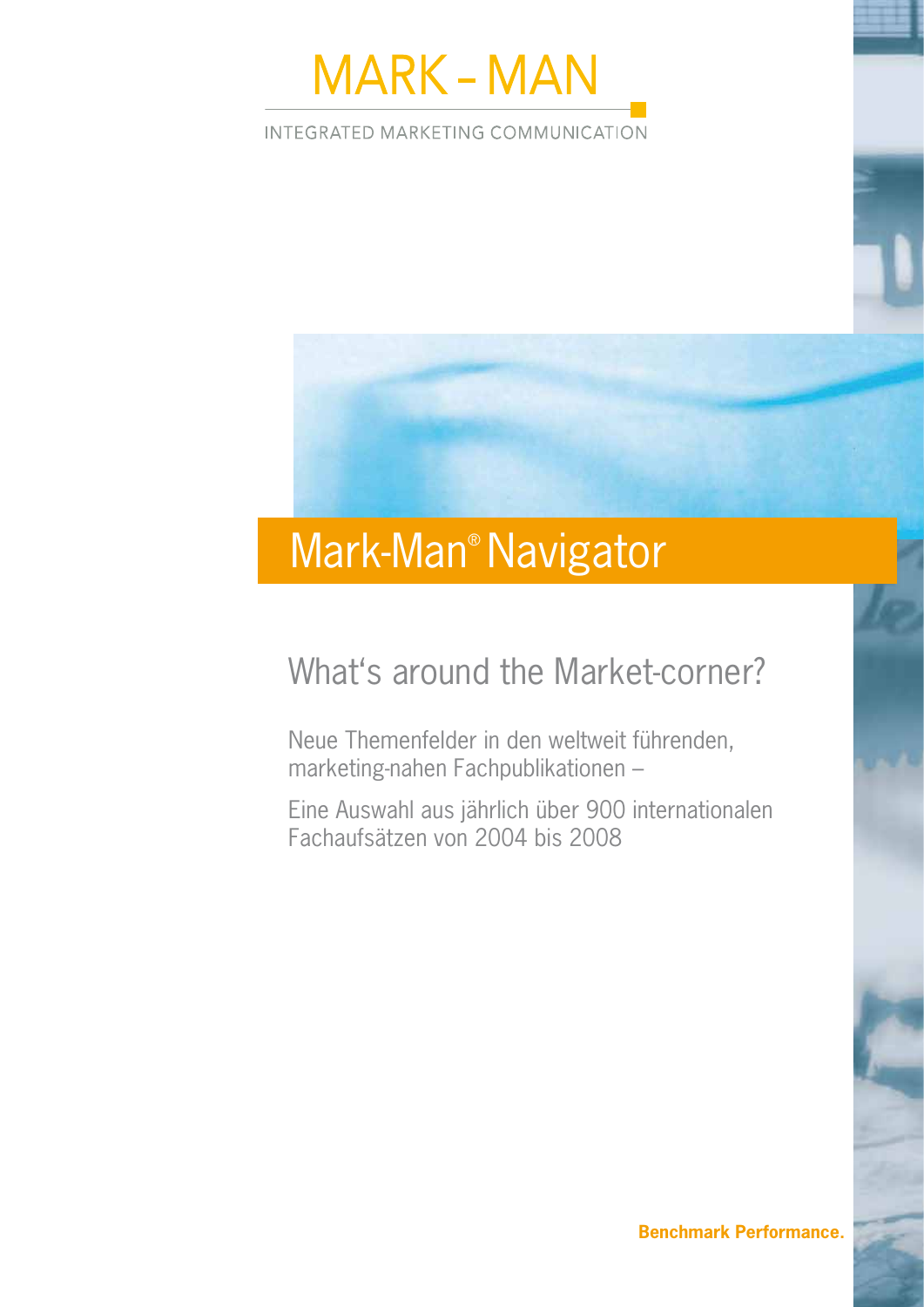### 2006 - 2008

#### Sensuousness

Simultaneous Media Experience / Synesthesia Emotional Intelligence Hedonic Benefits vs. Utilitarian Ben.

Value Segmentation Social Networks Lifestyle of Health and Sustainability Leisure Trend Measuring Consumer Acculturation Gender Differences / Roles

## **Society**

Environmen

**Technology** 

Economy **A** 

#### 2006 - 2008

#### Problems

Terrorism **Corruption** Gray Market Incidents

#### **Politics**

Sarbanes Oxley Act Minimum Wage Laws Environmental Agreements

#### Business Reactions

Social Sponsorships Charity Management Environmental Labeling

Critical Reactions Carbon Neutrality

#### 2004 - 2005

Wirtschaftsreaktionen Greening of Industries

Corporate Environmental Strategy Environmental Management Systems Corporate Environmental Reporting Voluntary Environmental Protection Instruments Eco-Industrial Parcs

#### ENVIRONMENT

#### 2004 - 2005

#### Neue Anwendungen / Kommunikationsstile

Brand Loyalty Programs Brand Lands Branding of Commodity Products Retro Branding Product Placement Typeface Design and Impression on Management Ambient Media

> **Einstellungen** Consumer Passion Ethic Codes Kirchen und Glauben Customer Resistance Perception of Justice in Employee Willingness

#### Technologische Expansion

Website Advertising & Intensity Web enhanced Brand Communities Online Two-way Communication

#### Neue Inhalte / Einstellungen

# Website Effectiveness B2B

### **Attitudes**

#### Psychologie / Physiologie Attention Capture and Transfer in Advertising

### **CONSUMER**

Consumer Racism Marketplace Discrimination Youth Culture Glocalization

#### Behavior / Brands

Fashion Trends Shaping Brand and Person Judgments Behavioral Tagging Consumption Budget Allocation Consumer Wallet Coarse Thinking Leapfrogging

2004- 2005

## Verhalten / Marken

Self-Brand Connection Brand Communities Ethnic Representation Unconscious Motivation / Morphologi-

cal Approach

### Emotional Intelligence in Leadership

Flow

Gesellschaft Aging Population

**Sinnlichkeit** 

Aesthetic Experience Scents + Brand Memories

Kongruenter Duft

Athmospheric Music Influental Haptic Information

\* Neue und wiederaufgegriffene Themenfelder in den weltweit führenden, marketingnahen Fachpublikationen – eine Auswahl aus über 4.500 internationalen Aufsätzen von 2004 bis 2008.

Mark-Man berücksichtigt diese Bezüge in den projektspezifischen Umsetzungen für seine Kunden.

**Standards** IT-Effectiveness

> Die Bezeichnung der Themen folgt bis 2005 der Originalsprache der Aufsatztitel. Ab 2006 werden die Themen der wenigen relevanten deutschen Publikationen übersetzt. Segmente und Sektoren werden seitdem durchgängig in Englisch notiert.

#### Consumer

#### **Communication**

#### 2006 - 2008

#### Management / Organization

Intellectual Property Rights Knowledge Management New Strategy Implementation Coopetition Supplier Integration Interfirm Governance Asymmetric Competition Management Family Firms Decision Chain Alignment Marketing Performance Measurement

#### Finance

Intangible Assets Brand Equity Structured Finance

#### **Politics**

Environmental Management Competence Sustainability Marketing Corporate Social Responsibility Corporate Citizenship Regulations in Advertising Muhammad Yunus

#### Personality / Leadership

CEO Compensation, CEO Performance Leader Rebound Salesperson-owned Loyalty Employee Satisfaction

#### 2004 -2005

#### Management / Organisation

Perceived Organizational Justice Shared Values Legitimacy Intellectual Property Rights Corporate Governance Mission Statements Resource Based Views Knowledge Based Resources

### ECONOMY

#### 2006 - 2008

#### Applications in Marketing

Neuro Marketing Functional Magnetic Resonance Imaging Radical Innovation Sales Technology Effectiveness Open-source CRM

#### Applications by Final Customers

Renewable Energy Genetically Modified Food

# Technology Networking

Scientist's Work Environment



#### 2006 - 2008

#### New Applications / Style

Multicultural Advertising Comparative Advertising Web 2.0 Online Recommendation Systems Compliant Websites Online Strategy Second Life Mobile Advertising Podcast Advertising Mobile Tagging Store Environment

#### New Contents / Attitudes

Eco Branding Art Infusion

#### Psychology / Physiology

Brand Credibility Media Proliferation Trivial Attributes

#### Language / Linguistics

Phonetic Symbolisms in Brand Names Word-of-Mouth

#### Global Supply Chain Sourcing New Product Development Decision Speed

CEO-Celebrity

#### Finanzen

Foreign Direct Investments Linking Marketing to Financial Performance Brand Equity Transaction Costs Green Venture Capital

### Politik

Globalization Sustainable Development Business Intelligence Return to Education Euro Adoption in Eastern Countries Exchange Rate Validity

#### 2004 - 2005

#### Anwendungen Marketing

Sales Force Automation Customer Relationship Management Customer Profiling in E-Commerce Radio Frequency Identification

#### Anwendung Endkunden

Voice over IP

#### **COMMUNICATION**

# What's around the Market-corner?\*